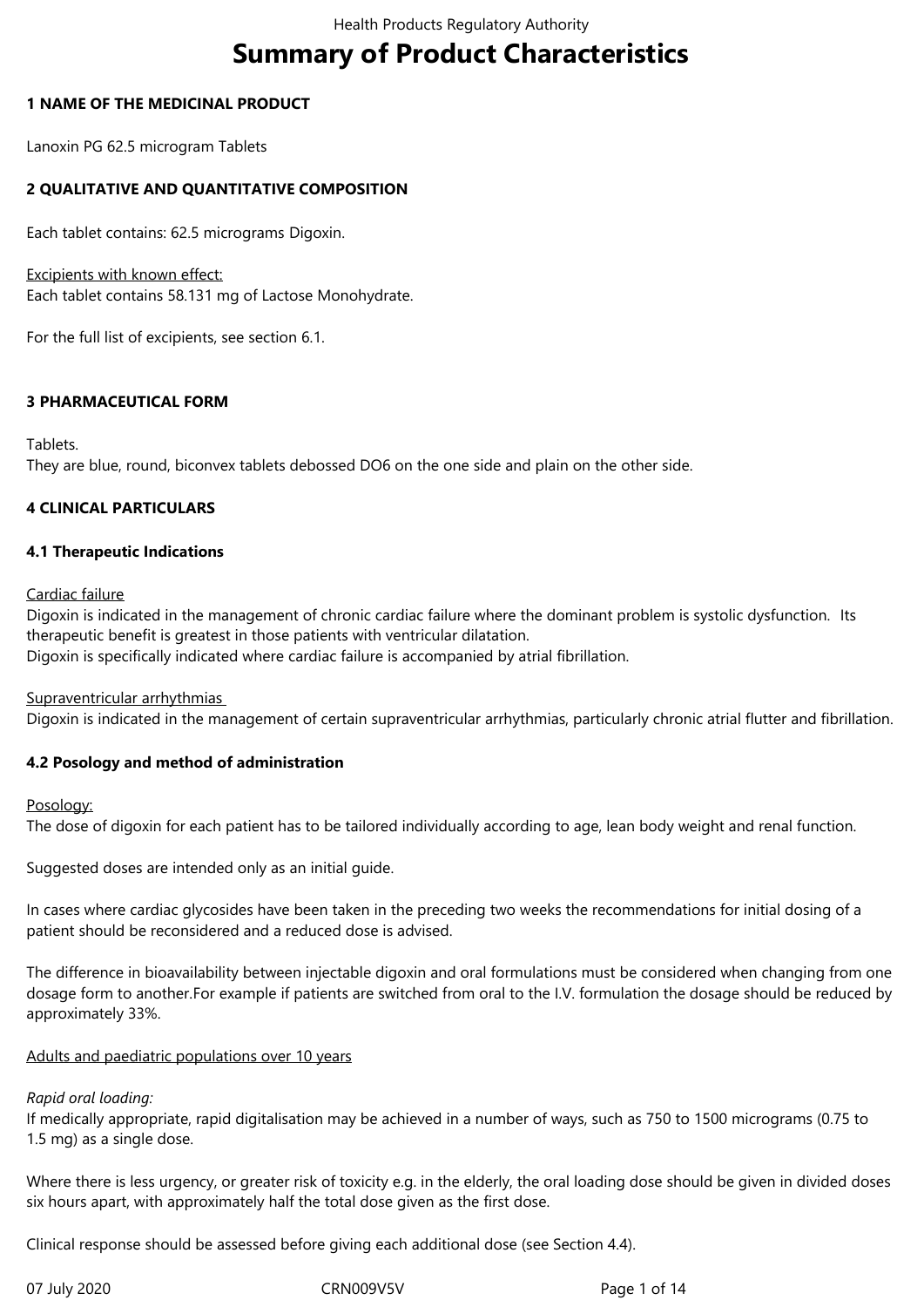#### *Slow oral loading:*

In some patients, for example those with mild heart failure, digitalisation may be achieved more slowly with doses of 250 to 750 micrograms (0.25 to 0.75 mg) daily for one week followed by an appropriate maintenance dose.A clinical response should be seen within one week.

The choice between slow and rapid oral loading depends on the clinical state of the patient and the urgency of the condition.

## *Maintenance dose:*

The maintenance dosage should be based upon the percentage of the peak body stores lost each day through elimination. The following formula has had wide clinical use:

Maintenance dose = Peak body stores x daily loss in percent 100

Where: Peak body stores = personalised loading dose daily loss (in percent) =  $14 +$  creatinine clearance  $(C_{cr})/5$ 

Ccr is creatinine clearance corrected to 70 kg bodyweight or 1.73  $m^2$  body surface area. If only serum creatinine  $(S_{cr})$  concentrations are available, a  $C_{cr}$  (corrected to 70 kg bodyweight) may be estimated in men as

> $C_{cr} = (140 - aqe)$  $S_{cr}$  (in mg/100 ml)

NOTE: Where serum creatinine values are obtained in micromol/l, these may be converted to mg/100 ml (mg %) as follows:

> $S_{cr}$  (mg/100 ml) =  $S_{cr}$  (micromol/l) x 113.12 10,000 S<sub>cr</sub> (micromol/l) 88.4

Where 113.12 is the molecular weight of creatinine.

*For women*, this result should be multiplied by 0.85.

*N.B.* These formulae cannot be used for creatinine clearance in children.

In practice, this will mean that most patients with heart failure will be maintained on 125 to 250 micrograms (0.125 to 0.25 mg) digoxin daily; however in those who show increased sensitivity to the adverse effects of digoxin, a dose of 62.5 micrograms (0.0625 mg) daily or less may suffice.

Conversely, some patients may require a higher dose.

## Neonates, infants and paediatric populations up to 10 years of age

If cardiac glycosides have been given in the two weeks preceding commencement of digoxin therapy, it should be anticipated that optimum loading doses of digoxin will be less than those recommended below.

In the newborn, particularly in the premature infant, renal clearance of digoxin is diminished and suitable dose reductions must be observed, over and above general dosage instructions.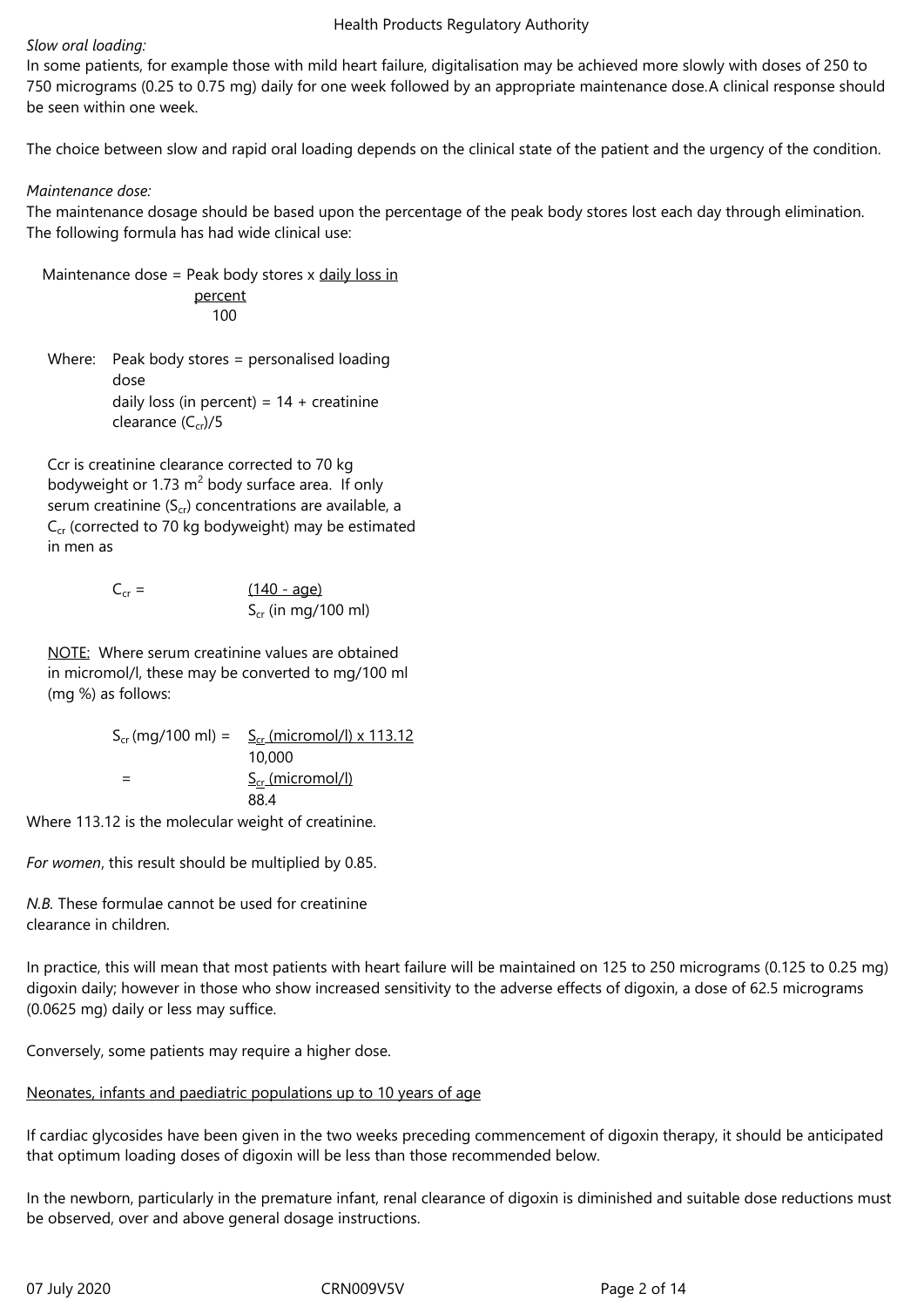Beyond the immediate newborn period, children generally require proportionally larger doses than adults on the basis of body weight or body surface area, as indicated in the schedule below. Children over ten years of age require adult dosages in proportion to their body weight.

## *Oral loading dose:*

This should be administered in accordance with the following schedule:

| Preterm neonates less than 1.5 kg | - 25 micrograms/kg per 24 h. |
|-----------------------------------|------------------------------|
| Preterm neonates 1.5 kg to 2.5 kg | 30 micrograms/kg per 24 h.   |
| Term neonates to 2 years          | - 45 micrograms/kg per 24 h. |
| 2 to 5 years                      | - 35 micrograms/kg per 24 h. |
| 5 to 10 years                     | - 25 micrograms/kg per 24 h. |

The loading dose should be administered in divided doses with approximately half the total dose given as the first dose and further fractions of the total dose given at intervals of 4 to 8 h, assessing clinical response before giving each additional dose.

## *Maintenance dose:*

The maintenance dose should be administered in accordance with the following schedule:

Preterm neonates:

daily dose  $= 20 %$  of 24 h loading dose.

Term neonates and children up to 10

years:

daily dose = 25 % of 24 h loading dose.

These dosage schedules are meant as guidelines and careful clinical observation and monitoring of serum digoxin levels (see Section 4.4) should be used as a basis for adjustment of dosage in these paediatric patient groups.

#### **Elderly**

The possibility of reduced renal function and lower lean body mass should be taken into account when dealing with elderly patients. If necessary, the dosage should be reduced and adjusted to the changed pharmacokinetics to prevent elevated serum dioxin levels and the risk of toxicity. The serum dioxin levels should be checked regularly and hypokalaemia should be avoided.

## Renal impairment

The dosing recommendations should be reconsidered if patients are elderly or there are other reasons for the renal clearance of digoxin being reduced. A reduction in both initial and maintenance doses should be considered (See Section 4.4).

Method of administration:

For oral use only.

## **4.3 Contraindications**

Digoxin is contraindicated in:

- intermittent complete heart block or second degree atrioventricular block, especially if there is a history of Stokes-Adams attacks.
- arrhythmias caused by cardiac glycoside intoxication.
- supraventricular arrhythmias associated with an accessory atrioventricular pathway, as in the Wolff-Parkinson-White syndrome, unless the electrophysiological characteristics of the accessory pathway and any possible deleterious effect of digoxin on these characteristics have been evaluated. If an accessory pathway is known or suspected to be present and there is no history of previous supraventricular arrhythmias, digoxin is similarly contraindicated.
- ventricular tachycardia or ventricular fibrillation.
- hypertrophic obstructive cardiomyopathy, unless there is concomitant atrial fibrillation and heart failure but even then caution should be exercised if digoxin is to be used.
- hypersensitivity to the active substance, other digitalis glycosides or to any of the excipients listed in section 6.1.

## **4.4 Special warnings and precautions for use**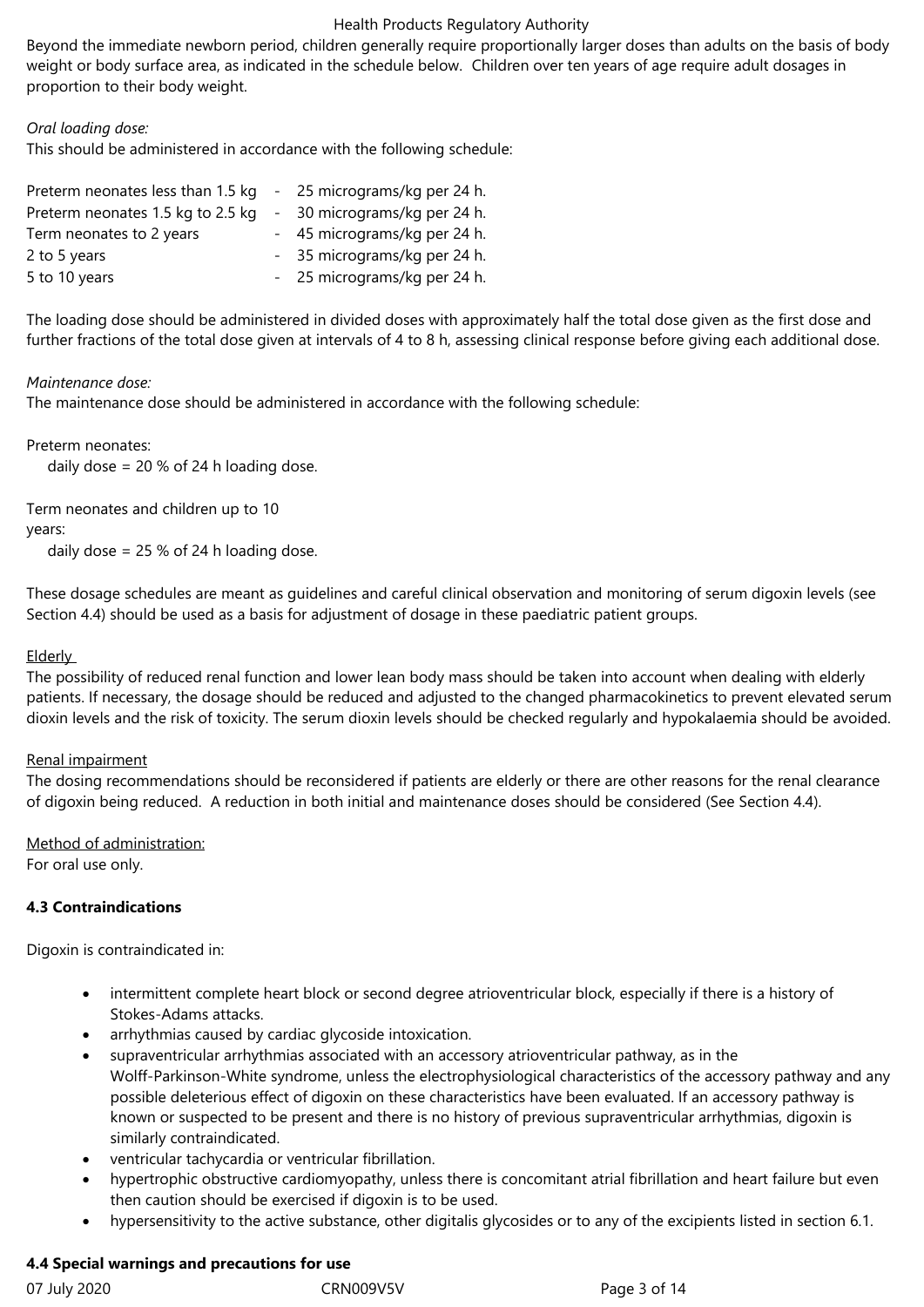#### Monitoring

Patients receiving digoxin should have their serum electrolytes and renal function (serum creatinine concentration) assessed periodically; the frequency of assessments will depend on the clinical setting.

Serum concentrations of digoxin may be expressed in Conventional Units of nanograms/ml or SI Units of nanomol/l. To convert nanograms/ml to nanomol/l, multiply nanograms/ml by 1.28.

The serum concentration of digoxin can be determined by radioimmunoassay.

Blood should be taken six hours or more after the last dose of digoxin.

There are no rigid guidelines as to the range of serum concentrations that are most efficacious. Post hoc analyses of heart failure patients in the Digitalis Investigation Group trial suggest that the optimal trough digoxin serum level may be 0.5 nanogram/ml (0.64 nanomol/l) to 1.0 nanogram/ml (1.28 nanomol/l).

Digoxin toxicity is more commonly associated with serum digoxin concentrations greater than 2 nanogram/ml. However, serum digoxin concentration should be interpreted in the clinical context. Toxicity may occur with lower digoxin serum concentrations. In deciding whether a patient's symptoms are due to digoxin, the clinical state together with the serum potassium level and thyroid function are important factors (see Section 4.9).

Determination of the serum digoxin concentration may be very helpful in making a decision to treat with further digoxin, but other glycosides and endogenous digoxin-like substances, including metabolites of digoxin, can interfere with the assays that are available and one should always be wary of values which do not seem commensurate with the clinical state of the patient. Observations while temporary withholding digoxin might be more appropriate.

#### Arrhythmias

Arrhythmias may be precipitated by digoxin toxicity, some of which can resemble arrhythmias for which the drug could be advised. For example, atrial tachycardia with varying atrioventricular block requires particular care as clinically the rhythm resembles atrial fibrillation.

Many beneficial effects of digoxin on arrhythmias result from a degree of atrioventricular conduction blockade. However, when incomplete atrioventricular block already exists the effects of a rapid progression in the block should be anticipated. In complete heart block the idioventricular escape rhythm may be suppressed.

#### Sinoatrial disorder

In some cases of sinoatrial disorder (i.e. Sick Sinus Syndrome) digoxin may cause or exacerbate sinus bradycardia or cause sinoatrial block.

#### Myocardial infarction

The administration of digoxin in the period immediately following myocardial infarction is not contraindicated. However, the use of inotropic drugs in some patients in this setting may result in undesirable increases in myocardial oxygen demand and ischaemia, and some retrospective follow-up studies have suggested digoxin to be associated with an increased risk of death. The possibility of arrhythmias arising in patients who may be hypokalaemic after myocardial infarction and are likely to be haemodynamically unstable must be borne in mind. The limitations imposed thereafter on direct current cardioversion must also be remembered.

#### Cardiac amyloidosis

Treatment with digoxin should generally be avoided in patients with heart failure associated with cardiac amyloidosis. However, if alternative treatments are not appropriate, digoxin can be used to control the ventricular rate in patients with cardiac amyloidosis and atrial fibrillation.

#### Myocarditis

Digoxin can rarely precipitate vasoconstriction and therefore should be avoided in patients with myocarditis.

#### Beri-beri heart disease

Patients with beri-beri heart disease may fail to respond adequately to digoxin if the underlying thiamine deficiency is not treated concomitantly.

#### Constrictive pericarditis

07 July 2020 **CRN009V5V** CRN009V5V Page 4 of 14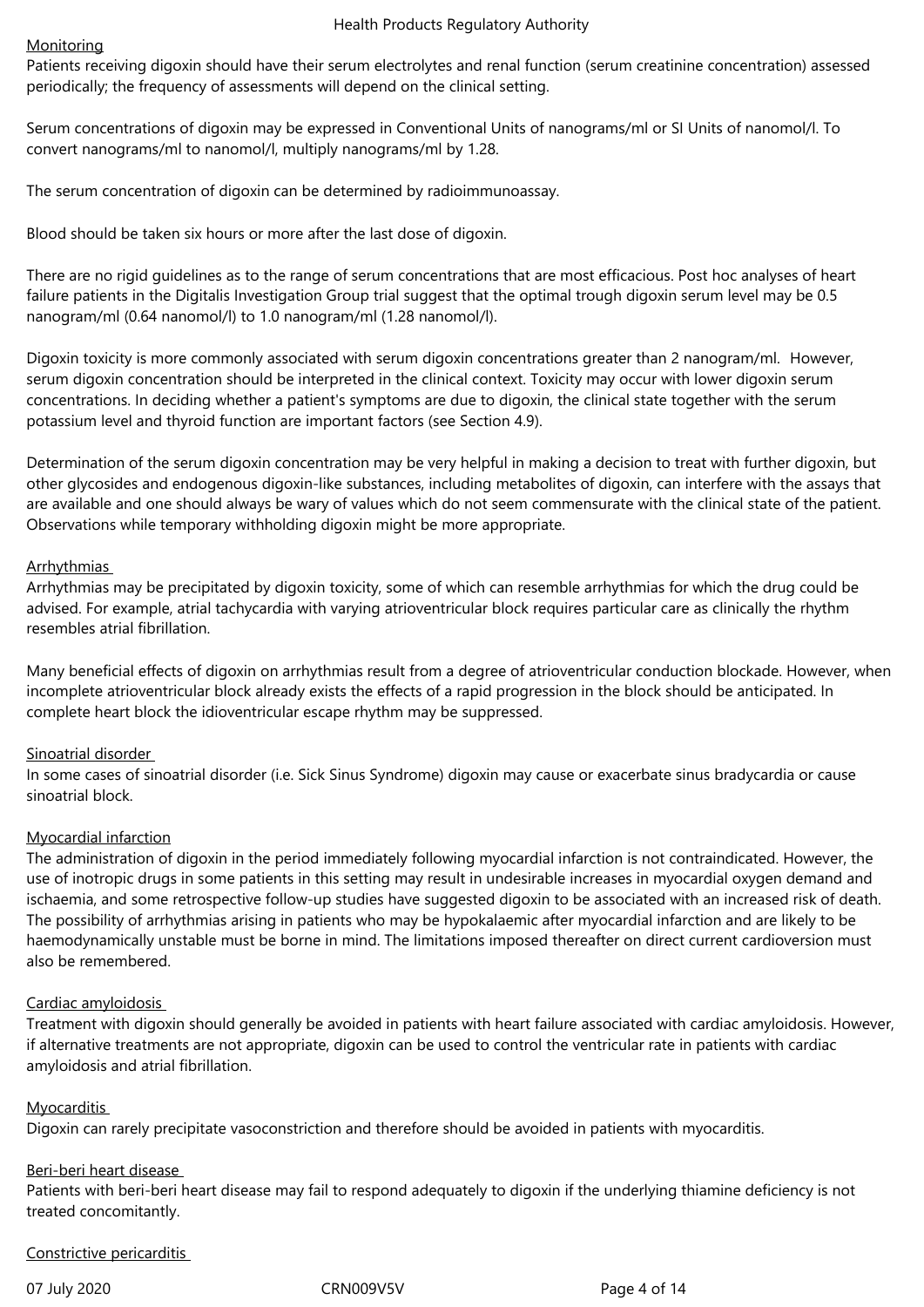Digoxin should not be used in constrictive pericarditis unless it is used to control the ventricular rate in atrial fibrillation or to improve systolic dysfunction.

#### Exercise tolerance

Digoxin improves exercise tolerance in patients with impaired left ventricular systolic dysfunction and normal sinus rhythm. This may or may not be associated with an improved haemodynamic profile. However, the benefit of digoxin in patients with supraventricular arrhythmias is most evident at rest, less evident with exercise.

## Withdrawal

In patients receiving diuretics and an ACE inhibitor, or diuretics alone, the withdrawal of digoxin has been shown to result in clinical deterioration.

#### **Electrocardiograhy**

The use of therapeutic doses of digoxin may cause prolongation of the PR interval and depression of the ST segment on the electrocardiogram.

Digoxin may produce false positive ST-T changes on the electrocardiogram during exercise testing. These electrophysiologic effects reflect an expected effect of the drug and are not indicative of toxicity.

## Severe respiratory disease

Patients with severe respiratory disease may have an increased myocardial sensitivity to digitalis glycosides.

## Hypokalaemia

Hypokalaemia sensitises the myocardium to the actions of cardiac glycosides.

## Hypoxia, hypomagnesaemia and hypercalcaemia

Hypoxia, hypomagnesaemia and marked hypercalcaemia increase myocardial sensitivity to cardiac glycosides.

## Thyroid disease

Administering digoxin to a patient with thyroid disease requires care. Initial and maintenance doses of digoxin should be reduced when thyroid function is subnormal.In hyperthyroidism there is relative digoxin resistance and the dose may have to be increased. During the course of treatment of thyrotoxicosis, dosage should be reduced as the thyrotoxicosis comes under control.

## **Malabsorption**

Patients with malabsorption syndrome or gastro-intestinal reconstructions may require larger doses of digoxin.

## Chronic congestive cardiac failure

Although many patients with chronic congestive cardiac failure benefit from acute administration of digoxin, there are some in whom it does not lead to constant, marked or lasting haemodynamic improvement. It is therefore important to evaluate the response of each patient individually when digoxin is continued long-term.

#### Direct current cardioversion:

The risk of provoking dangerous arrhythmias with direct current cardioversion is greatly increased in the presence of digitalis toxicity and is in proportion to the cardioversion energy used.

For elective direct current cardioversion of a patient who is taking digoxin, the drug should be withheld for 24 h before cardioversion is performed.In emergencies, such as cardiac arrest when attempting cardioversion the lowest effective energy should be applied.

Direct current cardioversion is inappropriate in the treatment of arrhythmias thought to be caused by cardiac glycosides.

#### Digoxin tablets contain lactose.

Patients with rare hereditary problems of galactose intolerance, the Lapp lactose deficiency or glucose-galactose malabsorption should not take this medicine.

## **4.5 Interaction with other medicinal products and other forms of interactions**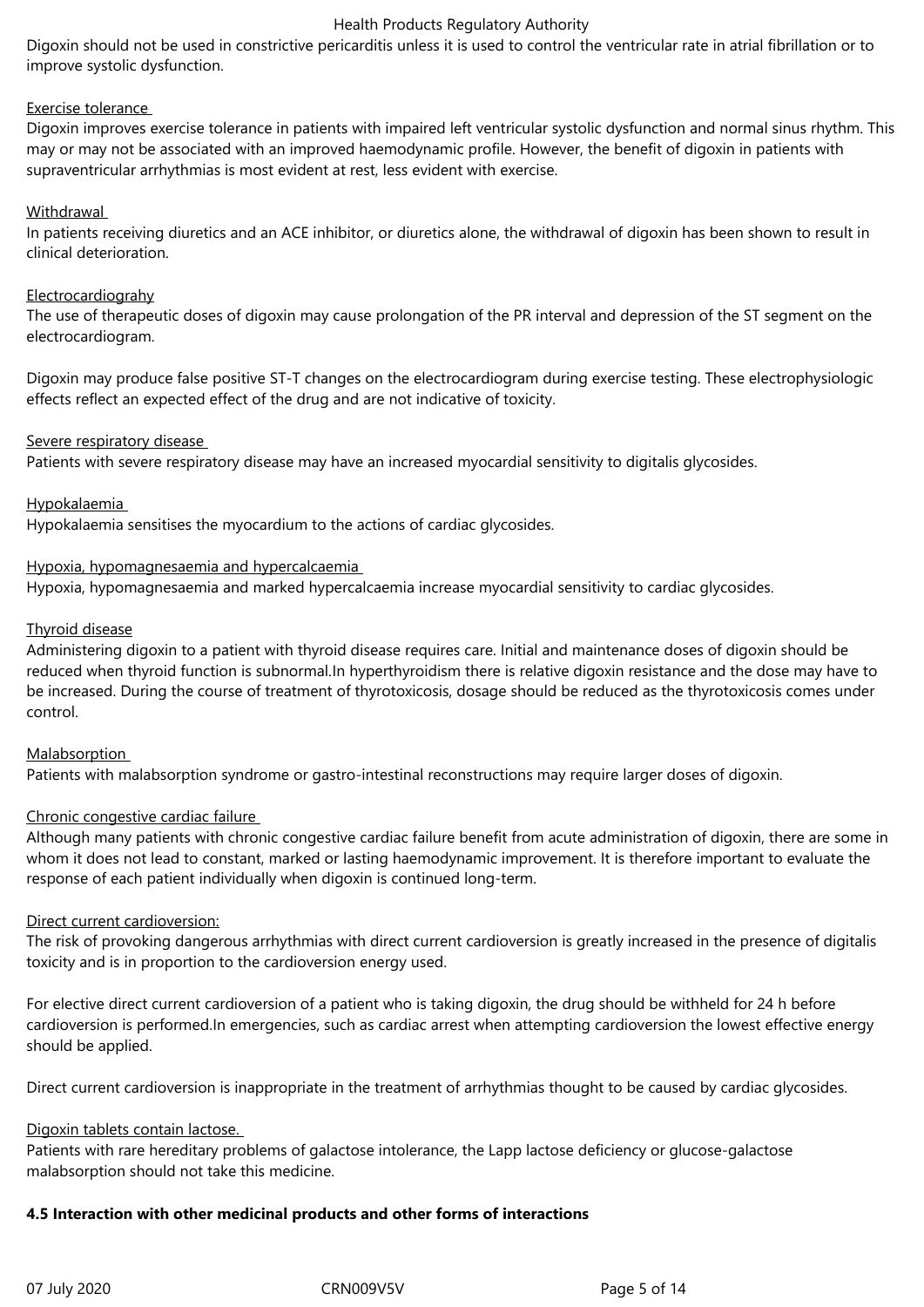These may arise from effects on the renal excretion, tissue binding, plasma protein binding, distribution within the body, gut absorptive capacity, P-glycoprotein activity and sensitivity to digoxin. Consideration of the possibility of an interaction whenever concomitant therapy is contemplated is the best precaution and a check on serum digoxin concentration is recommended when any doubt exists.

Digoxin is a substrate of P-glycoprotein. Thus, inhibitors of P-glycoprotein may increase blood concentrations of digoxin by enhancing its absorption and/or by reducing its renal clearance (see Section 5.2). Induction of P-glycoprotein can result in decreases in plasma concentrations of digoxin.

#### Combinations that should be avoided

*Combinations which can increase effects of digoxin when co-administered:* Digoxin, in association with beta-adrenoceptor blocking drugs, may increase atrio-ventricular conduction time.

Agents causing hypokalaemia or intracellular potassium deficiency may cause increased sensitivity to digoxin; they include lithium salts, corticosteroids, carbenoxolone and some diuretics. Co-administration with diuretics such as loop or hydrochlorothiazide should be under close monitoring of serum electrolytes and renal function.

Calcium, particularly if administered rapidly by the I.V. route, may produce serious arrhythmias in digitalised patients.

Sympathomimetic drugs have direct positive chronotropic effects that can promote cardiac arrhythmias and may also lead to hypokalaemia, which can lead to or worsen cardiac arrhythmias. Concomitant use of digoxin and sympathomimetics may increase the risk of cardiac arrhythmias.

## Combinations requiring caution

## *Combinations which can increase the effects of digoxin when co-administered:*

amiodarone, canagliflozin, daclatasvir, flibanserin, flecainide, prazosin, propafenone, quinidine, spironolactone, macrolide antibiotics e.g. erythromycin and clarythromycin, tetracycline (and possibly other antibiotics), gentamicin, isavuconazole, itraconazole, ivacaftor, quinine, trimethoprim, alprazolam, indomethacin, propantheline, mirabegron, nefazodone, atorvastatin, ciclosporine, epoprostenol (transient), vasopressin receptor antagonists (tolvaptan and conivaptan), carvedilol, ritonavir/ritonavir containing regimens, taleprevir, dronedarone, ranolazine, telmisartan, simeprevir, lapatinib, ticagrelor, vandetanib, velpatasvir, venetoclax and vemurafenib. Care should be taken when any of the above medicinal products are used in combination with digoxin. Serum digoxin concentrations should be monitored and used for titration of digoxin.

The concomitant use of digoxin and sennosides may be associated with a moderate increase in the risk of digoxin toxicity in heart failure patients.

Patients receiving digoxin are more susceptible to the effects of suxamethonium-exacerbated hyperkalaemia.

Co-administration of lapatinib with orally administered digoxin resulted in an increase in the AUC of digoxin. Caution should be exercised when dosing digoxin concurrently with lapatinib.

Drugs that modify afferent and efferent arteriole vascular tone may alter glomerular filtration. Angiotensin converting enzyme inhibitors (ACEIs) and angiotensin receptor blockers (ARBs) decrease angiotensin II-mediated efferent arteriole vasoconstriction, while non-steroidal anti-inflammatory drugs (NSAIDs) and cyclooxygenase-2 enzyme (COX-2) inhibitors decrease prostaglandin-mediated afferent arteriole vasodilation. ARBs, ACEIs, NSAIDs, and COX-2 inhibitors did not significantly alter digoxin pharmacokinetics or did not alter PK parameters in a consistent manner. However, these drugs may modify renal function in some patients, resulting in a secondary increase in digoxin.

Calcium channel blocking agents may either increase or cause no change in serum digoxin levels. Verapamil, felodipine and tiapamil increase serum digoxin levels. Nifedipine and diltiazem may increase or have no effect on serum digoxin levels while isradipine causes no change. Calcium channel blockers are also known to have depressant effects on sinoatrial and atrioventricular nodal conduction, particularly diltiazem and verapamil.

Proton pump inhibitors (PPI) are able to increase plasma levels of digoxin. Absorption of unchanged digoxin is enhanced and metabolism of digoxin in the gastrointestinal tract is inhibited by omeprazole, resulting in increased plasma levels of digoxin. Similar effects have been reported with pantoprazole and rabeprazole to a lesser extent.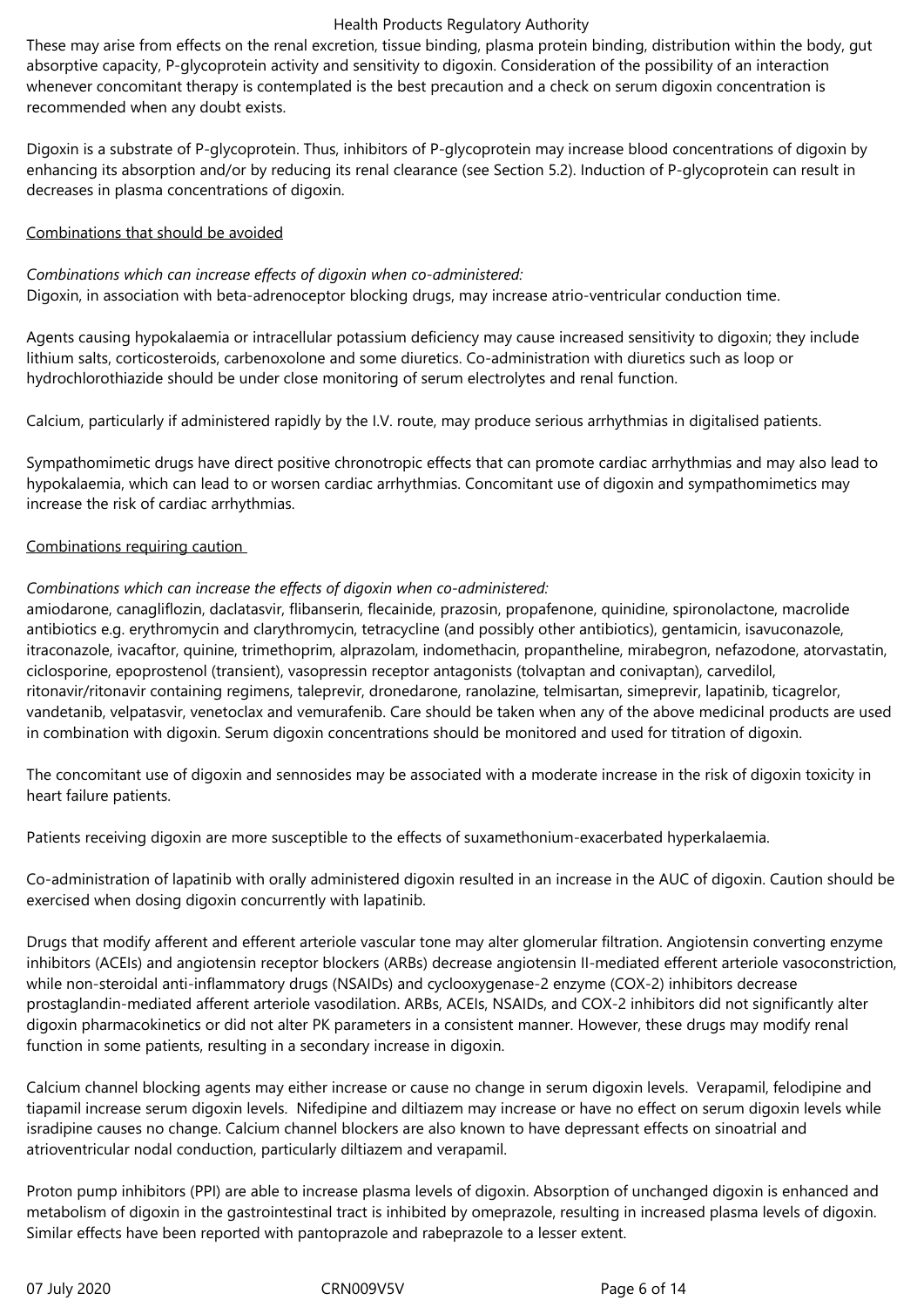## *Combinations which can decrease the effects of digoxin when co-administered:*

antacids, some bulk laxatives, kaolin-pectin, acarbose, neomycin, penicillamine, rifampicin, some cytostatics, metoclopramide, sulfasalazine, adrenaline, salbutamol, cholestyramine, phenytoin, St John's wort (*Hypericum perforatum*), bupropion and supplemental enteral nutrition.

Bupropion and its major circulating metabolite, with and without digoxin, stimulated OATP4C1-mediated digoxin transport. Digoxin has been identified as a substrate for aOATP4C1 in the basolateral side of the proximal renal tubules. Binding of bupropion and its metabolites to OATP4C1 could possibly increase the transport of digoxin and therefore, increase the renal secretion of digoxin.

#### Other interactions

Milrinone does not alter steady-state serum digoxin levels.

## **4.6 Fertility, pregnancy and lactation**

## **Pregnancy**

The use of digoxin in pregnancy is not contraindicated, although the dosage may be less predictable in pregnant than in non-pregnant women, with some requiring an increased dosage of digoxin during pregnancy. As with all drugs, use should be considered only when the expected clinical benefit of treatment to the mother outweighs any possible risk to the developing foetus.

Despite extensive antenatal exposure to digitalis preparations, no significant adverse effects have been observed in the foetus or neonate when maternal serum digoxin concentrations are maintained within the normal range. Although it has been speculated that a direct effect of digoxin on the myometrium may result in relative prematurity and low birthweight, a contributing role of the underlying cardiac disease cannot be excluded. Maternally-administered digoxin has been successfully used to treat foetal tachycardia and congestive heart failure.

Adverse foetal effects have been reported in mothers with digitalis toxicity.

#### Breast-feeding

Although digoxin is excreted in breast milk, the quantities are minute and breast feeding is not contraindicated.

#### Fertility

There is no information available on the effect of digoxin on human fertility. No data is available on whether or not digoxin has teratogenic effects.

## **4.7 Effects on ability to drive and use machines**

Since central nervous system and visual disturbances have been reported in patients receiving digoxin, patients should exercise caution before driving, using machinery or participating in dangerous activities.

#### **4.8 Undesirable effects**

#### Summary of the safety profile

In general, the adverse reactions of digoxin are dose-dependent and occur at doses higher than those needed to achieve a therapeutic effect.

Hence, adverse reactions are less common when digoxin is used within the recommended dose range or therapeutic serum concentration range and when there is careful attention to concurrent medications and conditions. Tabulated list of adverse reactions Adverse reactions are listed below by system organ class and frequency. Frequencies are defined as: Very common ≥ 1/10 Common ≥1/100 and < 1/10 Uncommon ≥1/1000 and < 1/100 Rare ≥ 1/10,000 and < 1/1000 Very rare < 1/10,000, including isolated reports.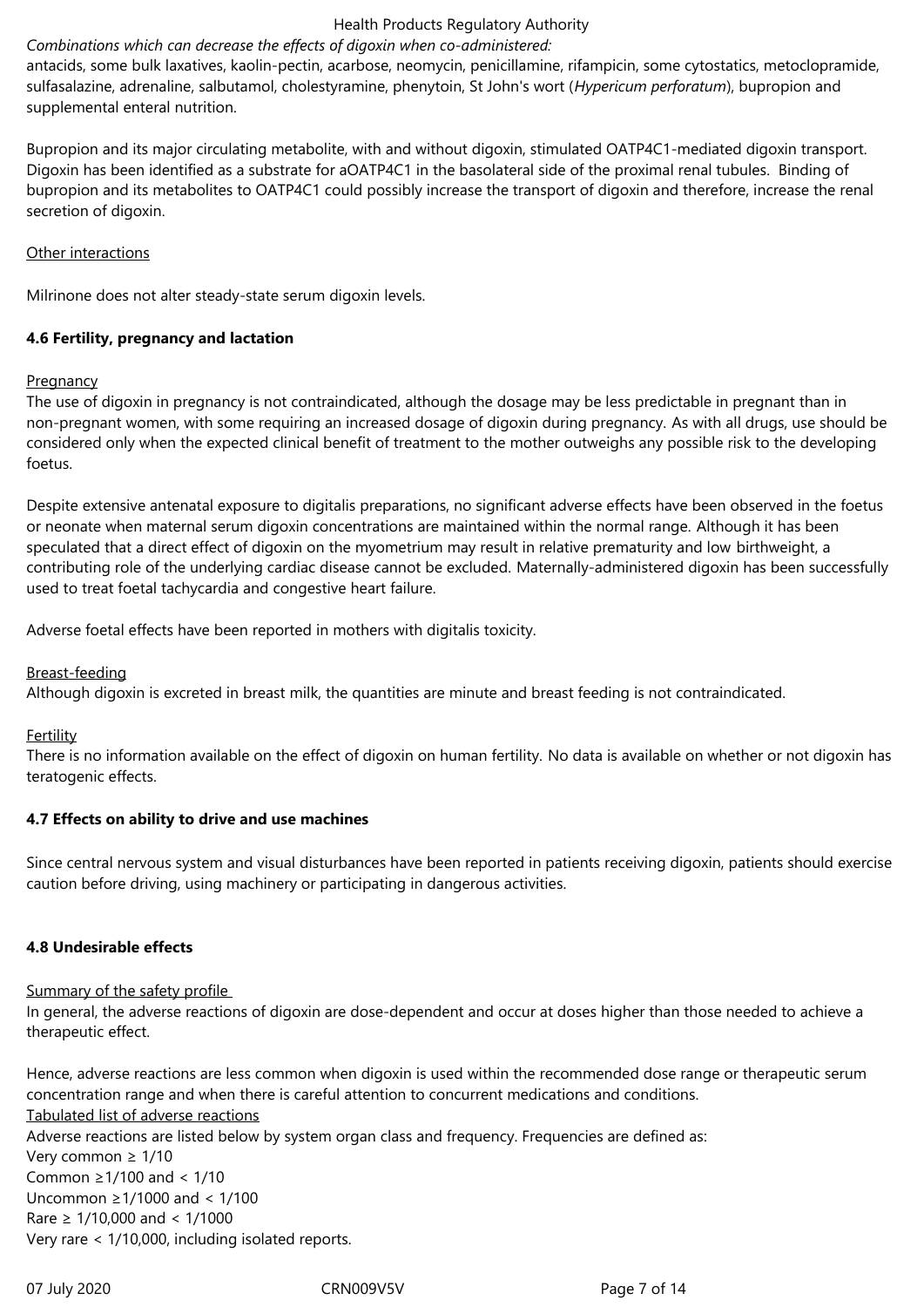very rare (including isolated reports).

| <b>System Organ Class</b>                            | <b>Frequency</b> | <b>Side effects</b>                                        |
|------------------------------------------------------|------------------|------------------------------------------------------------|
| Blood and lymphatic system disorders                 | Very rare        | Thrombocytopaenia                                          |
| Metabolism and nutrition disorders                   | Very rare        | Decreased appetite                                         |
| Psychiatric disorders                                | Uncommon         | Depression                                                 |
|                                                      | Very rare        | Psychotic disorder, apathy, confusional state              |
| Nervous system disorders                             | Common           | Nervous system disorder, dizziness                         |
|                                                      | Very rare        | Headache                                                   |
| Eye disorders                                        | Common           | Visual impairment (blurred vision or xanthopsia)           |
| Cardiac disorders                                    | Common           | Arrhythmia, conduction disorder, bigeminy, trigeminy, PR   |
|                                                      |                  | prolongation, sinus bradycardia                            |
|                                                      | Very rare        | Supraventricular tachyarrhythmia, atrial tachycardia (with |
|                                                      |                  | or without block), supraventricular tachycardia (nodal     |
|                                                      |                  | arrhythmia), ventricular arrhythmia, ventricular           |
|                                                      |                  | extrasystoles, electrocardiogram ST segment depression     |
| Gastrointestinal disorders                           | Common           | Nausea, vomiting, diarrhoea                                |
|                                                      | Very rare        | Intestinal ischaemia, gastrointestinal necrosis            |
| Skin and subcutaneous tissue Disorders               | Common           | Rash*                                                      |
| Reproductive system and breast disorders             | Very rare        | Gynaecomastia*                                             |
| General disorders and administration site conditions | Very rare        | Fatigue, malaise, asthenia                                 |

\* See "Description of selected adverse reactions"

#### Description of selected adverse reactions

*Skin and subcutaneous tissue disorders;*

Skin rashes of urticarial or scarlatiniform character may be accompanied by pronounced eosinophilia.

*Reproductive system and breast disorders:*

Gynaecomastia can occur with long term administration.

#### Reporting of suspected adverse reactions

Reporting suspected adverse reactions after authorisation of the medicinal product is important. It allows continued monitoring of the benefit/risk balance of the medicinal product. Healthcare professionals are asked to report any suspected adverse reactions via HPRA Pharmacovigilance, Earlsfort Terrace, IRL - Dublin 2. Tel: +353 1 6764971; Fax: +353 1 6762517; Website: www.hpra.ie; e-mail: medsafety@hpra.ie.

#### **4.9 Overdose**

#### Sympto[ms and signs](http://www.hpra.ie/)

The symptoms and signs of toxicity are generally similar to those described in Section 4.8, but may be more frequent and can be more severe.

Signs and symptoms of digoxin toxicity become more frequent with levels above 2.0 nanograms/ml (2.56 nanomol/l) although there is considerable inter-individual variation. However, in deciding whether a patient's symptoms are due to digoxin, the clinical state, together with serum electrolyte levels and thyroid function are important factors (see Section 4.2). In patients undergoing haemodialysis, digoxin use is associated with increased mortality; patients with low pre-dialysis potassium concentrations are most at risk.

#### **Adults**

In adults without heart disease, clinical observation suggests that an overdose of digoxin of 10 to 15 mg was the dose resulting in death of half of the patients. If more than 25 mg of digoxin was ingested by an adult without heart disease, death or progressive toxicity responsive only to digoxin-binding Fab antibody fragments resulted.

#### *Cardiac manifestations*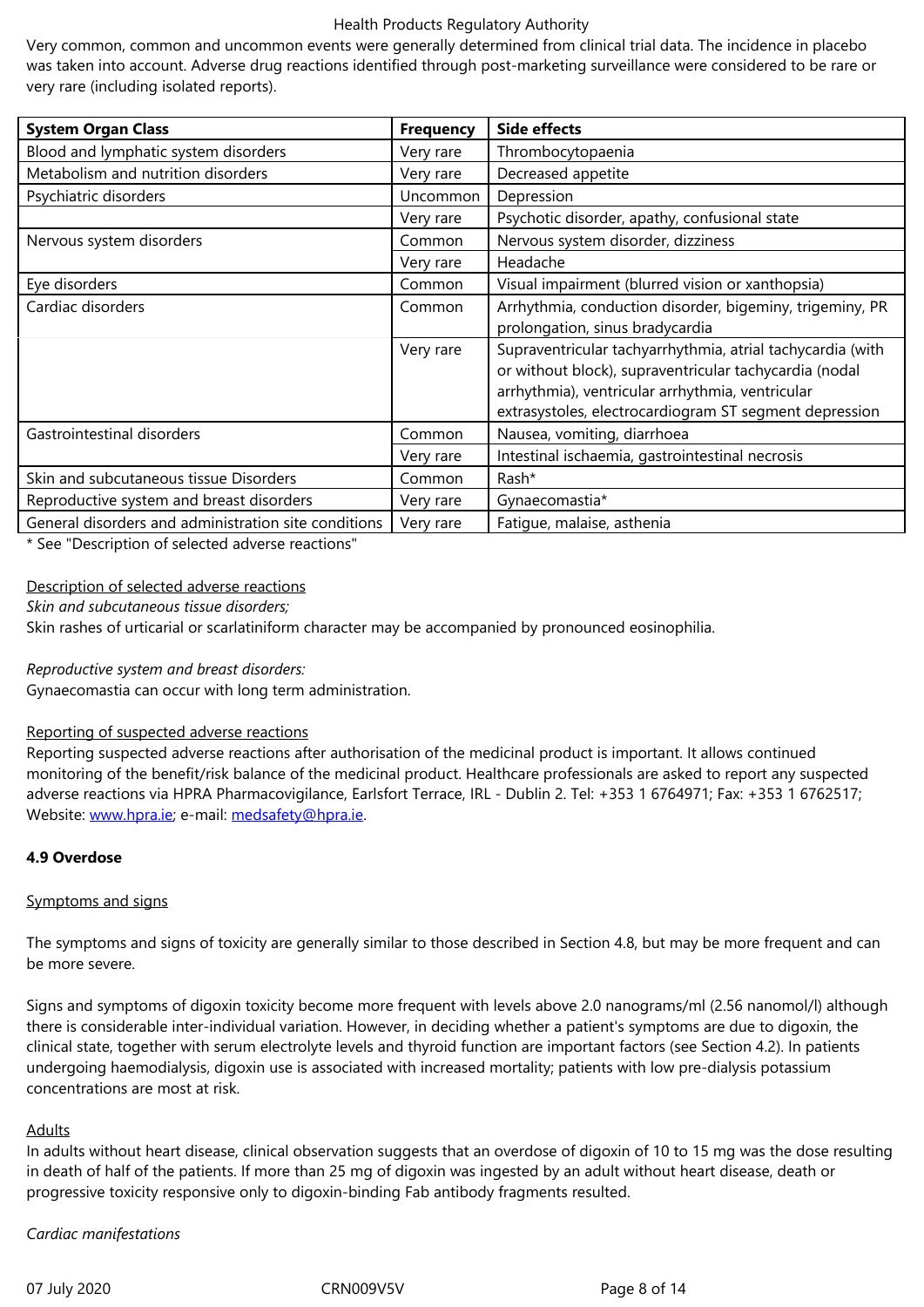Cardiac manifestations are the most frequent and serious sign of both acute and chronic toxicity. Peak cardiac effects generally occur 3 to 6 hours following overdose and may persist for the ensuing 24 hours or longer. Digoxin toxicity may result in almost any type of arrhythmia. Multiple rhythm disturbances in the same patient are common. These include paroxysmal atrial tachycardia with variable atrioventricular (AV) block, accelerated junctional rhythm, slow atrial fibrillation (with very little variation in the ventricular rate) and bi directional ventricular tachycardia.

Premature ventricular contractions (PVCs) are often the earliest and most common arrhythmia. Bigeminy or trigeminy also occur frequently.

Sinus bradycardia and other bradyarrhythmias are very common.

First, second, third degree heart blocks and AV dissociation are also common.

Early toxicity may only be manifested by prolongation of the PR interval.

Ventricular tachycardia may also be a manifestation of toxicity.

Cardiac arrest from asystole or ventricular fibrillation due to digoxin toxicity is usually fatal.

Acute massive digoxin overdose can result in mild to pronounced hyperkalaemia due to inhibition of the sodium-potassium (Na<sup>+</sup>-K<sup>+</sup>) pump. Hypokalaemia may contribute to toxicity (see Section 4.4).

## *Non-cardiac manifestations*

Gastrointestinal symptoms are very common in both acute and chronic toxicity. The symptoms precede cardiac manifestations in approximately half of the patients in most literature reports. Anorexia, nausea and vomiting have been reported with an incidence up to 80 %. These symptoms usually present early in the course of an overdose.

Neurologic and visual manifestations occur in both acute and chronic toxicity. Dizziness, various CNS disturbances, fatigue and malaise are very common. The most frequent visual disturbance is an aberration of colour vision (predominance of yellow green). These neurological and visual symptoms may persist even after other signs of toxicity have resolved.

In chronic toxicity, non-specific non-cardiac symptoms, such as malaise and weakness, may predominate.

#### Paediatric population

In children aged 1 to 3 years without heart disease, clinical observation suggests that an overdose of digoxin of 6 to 10 mg was the dose resulting in death in half of the patients.

If more than 10 mg of digoxin was ingested by a child aged 1 to 3 years without heart disease, the outcome was uniformly fatal when Fab fragment treatment was not given.

Most manifestations of chronic toxicity in children occur during or shortly after digoxin overdose.

#### *Cardiac manifestations*

The same arrhythmias or combination of arrhythmias that occur in adults can occur in paediatrics. Sinus tachycardia, supraventricular tachycardia, and rapid atrial fibrillation are seen less frequently in the paediatric population.

Paediatric patients are more likely to present with an AV conduction disturbance or a sinus bradycardia.

Ventricular ectopy is less common, however in massive overdose, ventricular ectopy, ventricular tachycardia and ventricular fibrillation have been reported.

In neonates, sinus bradycardia or sinus arrest and/or prolonged PR intervals are frequent signs of toxicity. Sinus bradycardia is common in young infants and children. In older children, AV blocks are the most common conduction disorders.

Any arrhythmia or alteration in cardiac conduction that develops in a child taking digoxin should be assumed to be caused by digoxin, until further evaluation proves otherwise.

*Non-cardiac manifestations*

07 July 2020 **CRN009V5V** CRN009V5V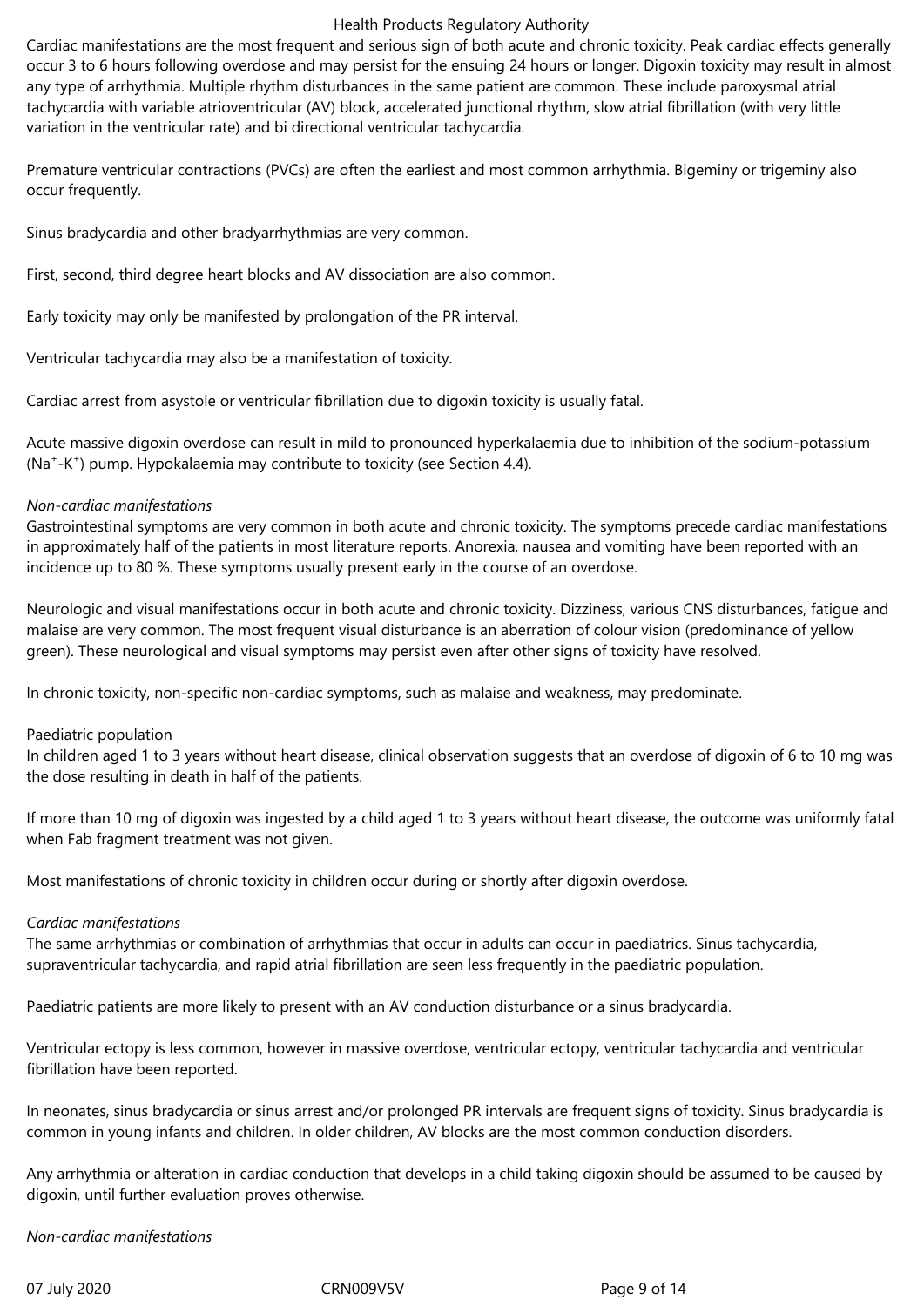The frequent non-cardiac manifestations are similar to those seen in adults are gastrointestinal, CNS and visual. However, nausea and vomiting are not frequent in infants and small children.

In addition to the undesirable effects seen with recommended doses, weight loss in older age groups and failure to thrive in infants, abdominal pain due to mesenteric artery ischaemia, drowsiness and behavioural disturbances including psychotic manifestations have been reported in overdose.

#### Treatment

After recent ingestion, such as accidental or deliberate self-poisoning, the load available for absorption may be reduced by gastric lavage. Gastric lavage increases vagal tone and may precipitate or worsen arrhythmias. Consider pre-treatment with atropine if gastric lavage is performed. Treatment with digitalis Fab antibody usually renders gastric lavage unnecessary. In the rare instances in which gastric lavage is indicated, it should only be performed by individuals with proper training and expertise.

Patients with massive digitalis ingestion should receive large doses of activated charcoal to prevent absorption and bind digoxin in the gut during enteroenteric recirculation.

If hypokalaemia is present, it should be corrected with potassium supplements either orally or intravenously, depending on the urgency of the situation. In cases where a large amount of digoxin has been ingested hyperkalaemia may be present due to release of potassium from skeletal muscle. Before administering potassium in digoxin overdose the serum potassium level must be known.

Bradyarrhythmias may respond to atropine but temporary cardiac pacing may be required. Ventricular arrhythmias may respond to lignocaine or phenytoin.

Dialysis is not particularly effective in removing digoxin from the body in potentially life-threatening toxicity.

Digoxin-specific antibody Fab is a specific treatment for digoxin toxicity and is very effective. Rapid reversal of the complications that are associated with serious poisoning by digoxin, digitoxin and related glycosides has followed I.V. administration of digoxin-specific (ovine) antibody fragments (Fab). For details, consult the literature supplied with antibody fragments.

#### **5 PHARMACOLOGICAL PROPERTIES**

#### **5.1 Pharmacodynamic properties**

Pharmacotherapeutic group: Cardiac therapy, cardiac glycosides, digitalis glycosides.

#### ATC code: C01AA05

#### Mechanism of action

Digoxin increases contractility of the myocardium by direct activity. This effect is proportional to dose in the lower range and some effect is achieved with quite low dosing; it occurs even in normal myocardium although it is then entirely without physiological benefit. The primary action of digoxin is specifically to inhibit adenosine triphosphatase, and thus sodium-potassium (Na<sup>+</sup>-K<sup>+</sup>) exchange activity, the altered ionic distribution across the membrane resulting in an augmented calcium ion influx and thus an increase in the availability of calcium at the time of excitation-contraction coupling. The potency of digoxin may therefore appear considerably enhanced when the extracellular potassium concentration is low, with hyperkalaemia having the opposite effect.

Digoxin exerts the same fundamental effect of inhibition of the Na<sup>+</sup>-K<sup>+</sup> exchange mechanism on cells of the autonomic nervous system, stimulating them to exert indirect cardiac activity. Increases in efferent vagal impulses result in reduced sympathetic tone and diminished impulse conduction rate through the atria and atrio-ventricular node. Thus, the major beneficial effect of digoxin is reduction of ventricular rate.

Intravenous administration of a loading dose produces an appreciable pharmacological effect within 5 to 30 mins, while using the oral route the onset of effect occurs in 0.5 to 2 hours.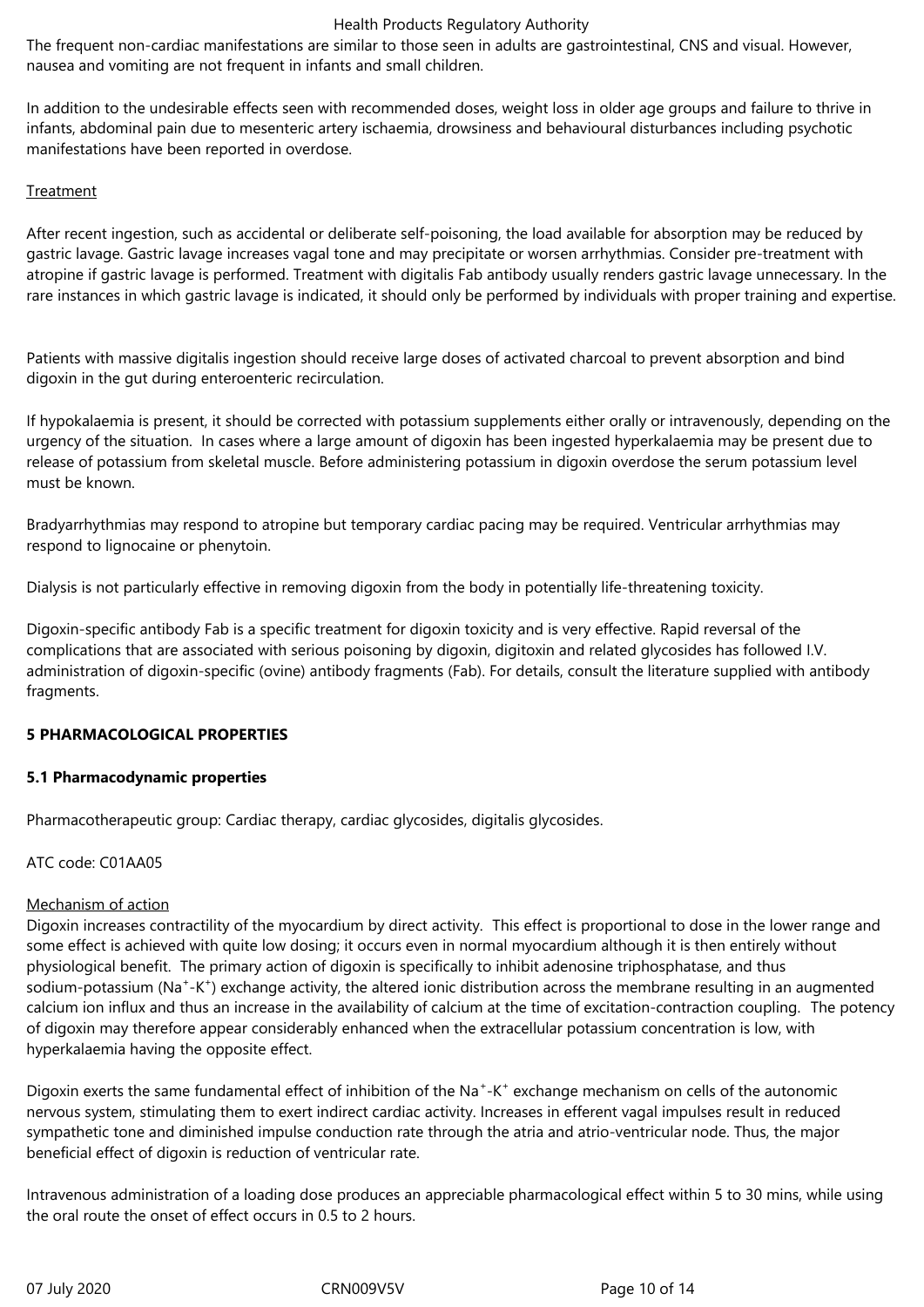## Pharmacodynamic effects

The PROVED trial designed to determine the effectiveness of digoxin in 88 patients with chronic, stable mild to moderate heart failure. Withdrawal of digoxin or its continuation was performed in a prospective, randomised, double-blind, placebo-controlled multicentre trial of patients with chronic, stable mild to moderate heart failure secondary to left ventricular systolic dysfunction who had normal sinus rhythm and were receiving long-term treatment with diuretic drugs and digoxin. Patients withdrawn from digoxin therapy showed worsened maximal exercise capacity ( $p = 0.003$ ) an increased incidence of treatment failures ( $p = 0.039$ ) and a decreased time to treatment failure ( $p = 0.037$ ). Patients who continued to receive digoxin had a lower body weight (p = 0.044) and heart rate (p = 0.003) and a higher left ventricular ejection fraction (p = 0.016). The overall percentage of participants having one or more adverse event was similar in the two groups: 59 % in the placebo group and 69 % in the digoxin group. The types of adverse event were unspecified

The RADIANCE trial examined the effects of discontinuation of digoxin in stable NYHA class II and III patients who were receiving diuretics and ACE inhibitors. The 178 patients were initially stabilised on a combination of captopril or enalapril, diuretics and digoxin, then randomised to continue digoxin therapy or change to placebo. The relative risk of worsening disease in the placebo group was 5.9 compared to the digoxin group. Withdrawal of digoxin was accompanied by worsening symptoms, reduced exercise tolerance, and a deteriorating quality of life, indicating that patients with CHF were at considerable risk from discontinuation of the drug in spite of the continuation of therapy with diuretics and ACE inhibitors. Approximately 56% in the placebo group and 49% in the digoxin group experienced unspecified side effects.

In the DIG trial, 6800 patients with heart failure were randomised to receive digoxin or placebo. No difference was found in all-cause mortality between patients who were treated with digoxin and those who were given placebo. In the digoxin group, there was a trend toward a decrease in the risk of death attributed to worsening heart failure (risk ratio, 0.88; 95% confidence interval, 0.77 to 1.01;  $p = 0.06$ ). However, the patients who received digoxin had significantly ( $p < 0.001$ ) fewer hospital admissions when the drug was given in addition to diuretics and ACE inhibitors. Digoxin therapy was most beneficial in patients with ejection fractions of ≤25%, patients with enlarged hearts (cardiothoracic ratio of >0.55), and patients in NYHA functional class III or IV. In the DIG study, 11.9 % of patients in the digoxin arm and 7.9 % of patients in the placebo arm were suspected of having digoxin toxicity, the most common symptoms being new episodes of ventricular fibrillation, supraventricular arrhythmia, tachycardia, or advanced atrioventricular block.

The AFFIRM study involved a total of 4060 patients recruited to a randomised, multicentre comparison of two treatment strategies in patients with atrial fibrillation and a high risk of stroke or death. The primary end point was overall mortality. There were 356 deaths among the patients assigned to rhythm-control therapy (amiodarone, disopyramide, flecainide, moricizine, procainamide, propafenone, quinidine, sotalol, and combinations of these drugs) and 310 deaths among those assigned to rate-control [β-blockers, calcium-channel blockers (verapamil and diltiazem), digoxin, and combinations of these drugs) therapy (mortality at five years, 23.8% and 21.3%, respectively; hazard ratio, 1.15 [95% confidence interval, 0.99 to 1.34]; p=0.08). More patients in the rhythm-control group than in the rate-control group were hospitalised, and there were more adverse drug effects in the rhythm-control group as well.

Indirect cardiac contractility changes also result from changes in venous compliance brought about by the altered autonomic activity and by direct venous stimulation. The interplay between direct and indirect activity governs the total circulatory response, which is not identical for all subjects. In the presence of certain supraventricular arrhythmias, the neurogenically mediated slowing of AV conduction is paramount.

The degree of neurohormonal activation occurring in patients with heart failure is associated with clinical deterioration and an increased risk of death. Digoxin reduces activation of both the sympathetic nervous system and the (renin-angiotensin) system independently of its inotropic actions, and may thus favourably influence survival. Whether this is achieved via direct sympathoinhibitory effects or by re-sensitising baroreflex mechanisms remains unclear.

## **5.2 Pharmacokinetic properties**

## Absorption

The T<sub>max</sub> following IV administration is approximately 1 to 5 hours, while the T<sub>max</sub> for oral administration is 2 to 6 hours. Upon oral administration, digoxin is absorbed from the stomach and upper part of the small intestine. When digoxin is taken after meals, the rate of absorption is slowed, but the total amount of digoxin absorbed is usually unchanged. When taken with meals high in fibre, however, the amount absorbed from an oral dose may be reduced.

The bioavailability of orally administered digoxin is approximately 63 % in tablet form and 75 % as oral solution.

## **Distribution**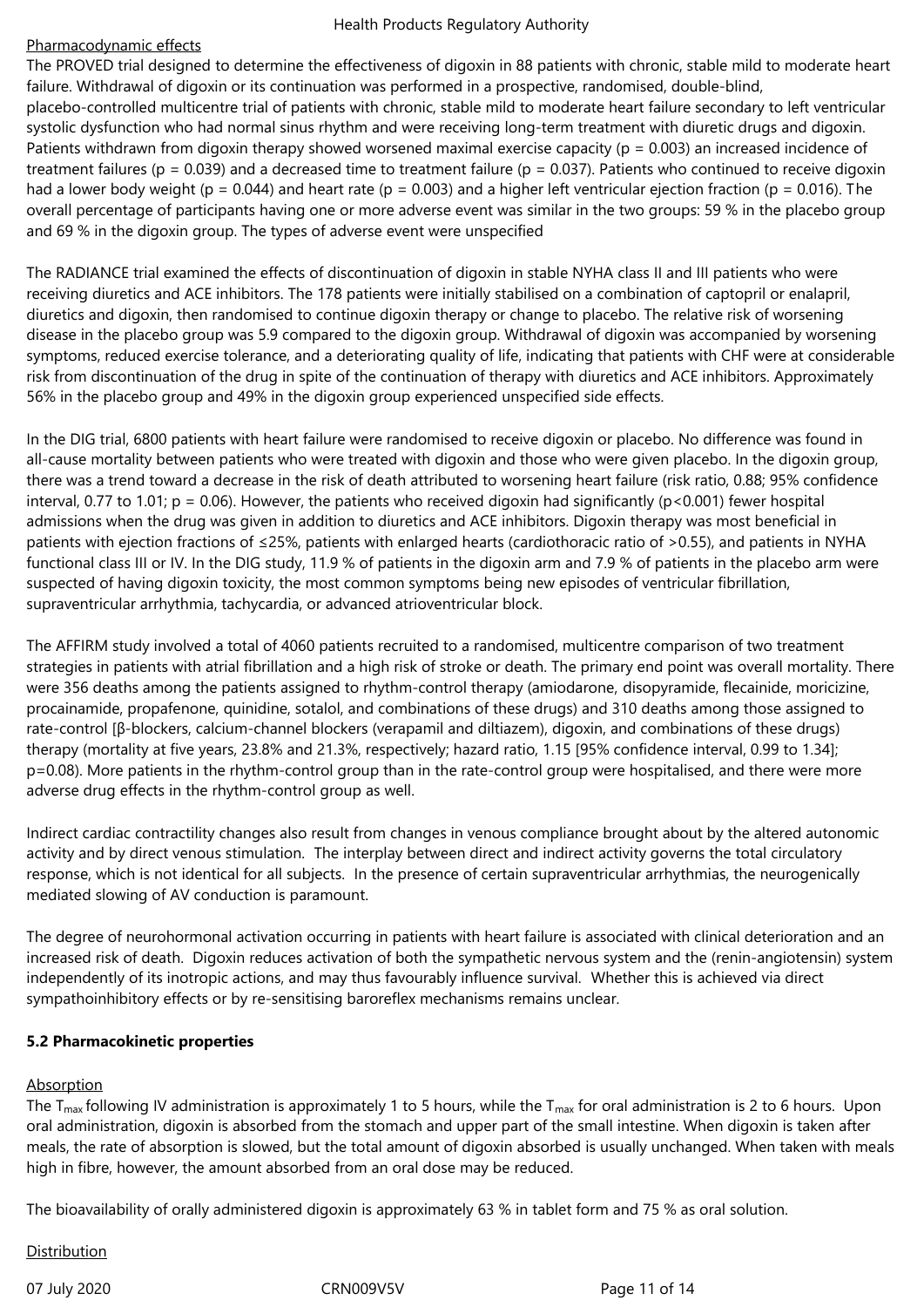The initial distribution of digoxin from the central to the peripheral compartment generally lasts from 6 to 8 h. This is followed by a more gradual decline in serum digoxin concentration, which is dependent upon digoxin elimination from the body. The volume of distribution is large (Vd<sub>ss</sub> = 510 litres in healthy volunteers), indicating digoxin to be extensively bound to body tissues. The highest digoxin concentrations are seen in the heart, liver and kidney, that in the heart averaging 30-fold that in the systemic circulation. Although the concentration in skeletal muscle is far lower, this store cannot be overlooked since skeletal muscle represents 40 % of total body weight. Of the small proportion of digoxin circulating in plasma, approximately 25 % is bound to protein.

#### Biotransformation

The majority of digoxin is excreted by the kidneys as an intact drug, although a small fraction of the dose is metabolised to pharmacologically active and inactive metabolites. The main metabolites of digoxin are dihydrodigoxin and digoxygenin.

## **Elimination**

The major route of elimination is renal excretion of the unchanged drug.

Digoxin is a substrate for P-glycoprotein. As an efflux protein on the apical membrane of enterocytes, P-glycoprotein may limit the absorption of digoxin. P-glycoprotein in renal proximal tubules appears to be an important factor in the renal elimination of digoxin (see Section 4.5).

Following I.V. administration to healthy volunteers, between 60 and 75 % of a digoxin dose is recovered unchanged in the urine over a six day follow-up period. Total body clearance of digoxin has been shown to be directly related to renal function, and percent daily loss is thus a function of creatinine clearance. The total and renal clearances of digoxin have been found to be 193  $\pm$  25 ml/min and 152  $\pm$  24 ml/min in a healthy control population.

In a small percentage of individuals, orally administered digoxin is converted to cardioinactive reduction products (digoxin reduction products or DRPs) by colonic bacteria in the gastrointestinal tract. In these subjects over 40 % of the dose may be excreted as DRPs in the urine. Renal clearances of the two main metabolites, dihydrodigoxin and digoxygenin, have been found to be 79  $\pm$  13 ml/min and 100  $\pm$  26 ml/min, respectively.

In the majority of cases however, the major route of digoxin elimination is renal excretion of the unchanged drug.

The terminal elimination half-life of digoxin in patients with normal renal function is 30 to 40 h.

Since most of the drug is bound to the tissues rather than circulating in the blood, digoxin is not effectively removed from the body during cardiopulmonary by-pass. Furthermore, only about 3 % of a digoxin dose is removed from the body during 5 h of haemodialysis.

#### Special patient populations

#### *Paediatric population*

In the newborn period, renal clearance of digoxin is diminished and suitable dosage adjustments must be observed. This is especially pronounced in the premature infant since renal clearance reflects maturation of renal function. Digoxin clearance has been found to be 65.6  $\pm$  30 ml/min/1.73m<sup>2</sup> at three months, compared to only 32  $\pm$  7 ml/min/1.73m<sup>2</sup> at one week. By 12 months digoxin clearance of 88  $\pm$  43 ml / min / 1.73m<sup>2</sup> has been reported. Beyond the immediate newborn period, children generally require proportionally larger doses than adults on the basis of body weight and body surface area.

#### *Renal impairment*

The terminal elimination half-life of digoxin is prolonged in patients with impaired renal function, and in anuric patients may be of the order of 100 h.

#### *Hepatic impairment*

Hepatic impairment has little effect on digoxin clearance.

# *Elderly*

Age-related declines in renal function in elderly patients can result in a lower rates of digoxin clearance than in younger subjects, with reported digoxin clearance rates in the elderly of 53 ml/min/1.73m<sup>2</sup>.

#### *Gender*

Digoxin clearance is 12% – 14% less in females than males and may need to be considered in dosing calculations.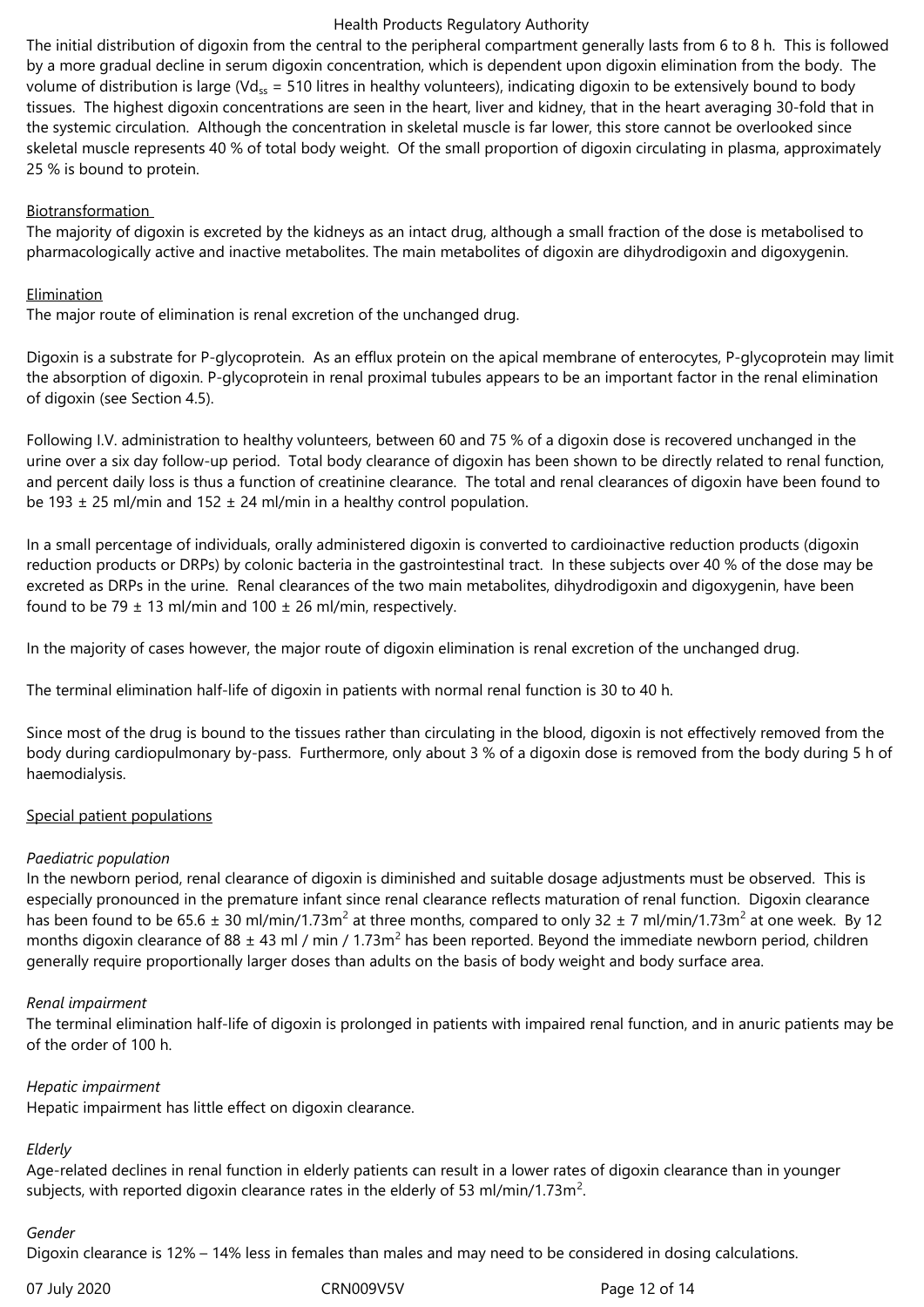#### **5.3 Preclinical safety data**

#### Carcinogenesis, mutagenesis

Digoxin showed no genotoxic potential in in vitro studies (Ames test and mouse lymphoma). No data are available on the carcinogenic potential of digoxin.

#### **6 PHARMACEUTICAL PARTICULARS**

#### **6.1 List of excipients**

Lactose monohydrate Maize starch Modified maize starch Rice starch Indigo carmine (FD & C blue No. 2) (E132) Povidone Magnesium stearate

## **6.2 Incompatibilities**

Not applicable

#### **6.3 Shelf life**

5 years .

#### **6.4 Special precautions for storage**

Do not store above 25°C. Store in the original package protected from light.

## **6.5 Nature and contents of container**

Amber glass bottles with low density polyethylene snap fit closures.

Pack sizes: 60, 100, 500 tablets.

Not all pack sizes may be marketed.

## **6.6 Special precautions for disposal and other handling**

No special requirements .

## **7 MARKETING AUTHORISATION HOLDER**

Aspen Pharma Trading Limited 3016 Lake Drive Citywest Business Campus Dublin 24 Ireland

## **8 MARKETING AUTHORISATION NUMBER**

PA1691/001/003

#### **9 DATE OF FIRST AUTHORISATION/RENEWAL OF THE AUTHORISATION**

Date of first authorisation: 1<sup>st</sup> April 1980